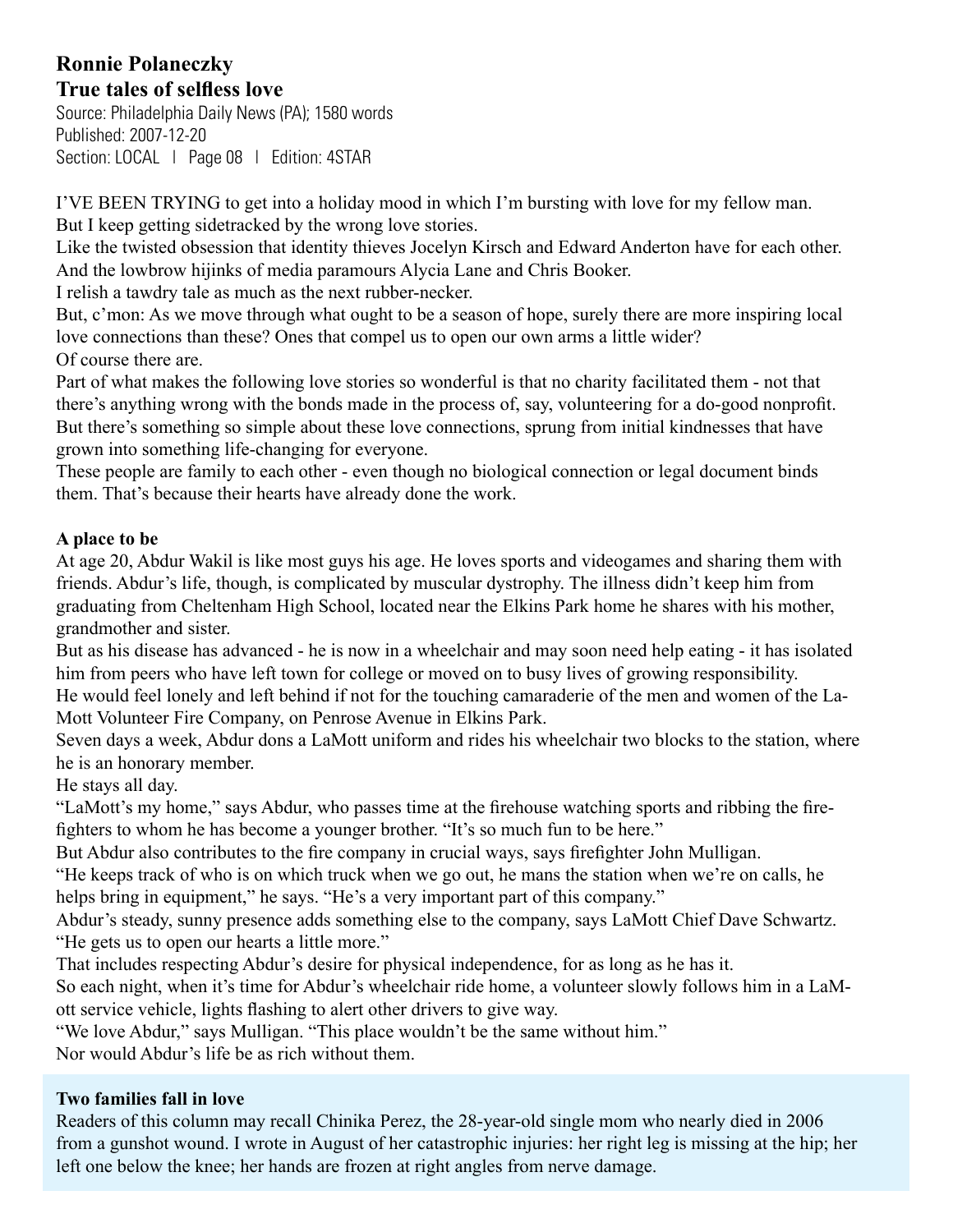

And yet, I wrote, Chinika's spirit is triumphant. She's cheery, funny and determined. And when she feels down, she looks at her kids - Bianca and Matthew - and thanks God again that she's alive to raise them. Gerry Dugan read her story and had to do something. A former lawyer in the DA's office, he's now in private practice with more than he needs of practically everything. Including an excess of love, apparently. He called the Daily News and arranged for him and his wife, Bernadette, to

meet with Chinika, to see how they could help her.

It was love at first sight.

"She's an inspiration," says Gerry.

"They're so sweet!" says Chinika "They didn't even know me, and they wanted to help me. Who does that kind of thing?"

Since August, the Dugans have helped support Chinika financially, and they have arranged for the installation of a desperately needed wheelchair ramp -it arrives Christmas Eve - that will let her leave her house easily. In 2008, the Dugans want to help Chinika's family raise funds for a handicapped-accessible van. And they hope to find a surgeon to restore Chinika's hand function, which would let her finally use crutches.

Says Gerry elatedly, "Think of the mobility it would give her!"

I would. But I'm too bowled over by how Chinika and the Dugans - strangers just four months ago - are now entwined in a dance of love.

## **A weekend family**

Terry Whitaker has two kids - but five if you count the three girls who have become so much a part of her family, they feel like her own.

Back in 2004, Terry, a Realtor who lives in Merion Station, met Danielle Wheeler, now 15, and sisters Shontae and Shameria Mason, now ages 15 and 16 respectively, when she held a career workshop for Philly teens at the Point Breeze Perfoming Arts Center.

The girls and Terry so adored each other that Terry invited them to her home for a Saturday get-together to meet her husband, son and daughter.

Three years later, all are fixtures in each other's lives. The girls visit the Whitakers on weekends, sometimes staying for a week or more in summer. Terry and her family attend barbecues, block parties and birthday celebrations at the girls' homes in Philly.

Terry functions as a sort of godmother/mentor/friend to Danielle, Shontae and Shameria. The girls and their families have added abundant new energy and perspective to the Whitaker household. For all of them, love has transcended racial, economic and cultural differences

"The girls come from such wonderful homes," says Terry, "really strong and good people."

Shanan Cartwright, mother of Danielle, who's a sophomore at John W. Hallahan High School, is as enamored of Terry and her family.

"Terry's amazing - so kind and giving. I feel so fortunate that my daughter has her in her life."

Terry - whose goal is to help all three girls get into college - echoes the sentiment.

"It's funny," she says. "I thought, when I first invited the girls to my home, that I was doing them a favor, giving them a break from city life."

She realized that she had the better deal one Christmas, when she was trying to coordinate schedules so that she'd get to see Danielle, Shontae and Shameria during the holidays.

"I was desperate to get us together," she says. "I kept saying, "I need all my babies with me, not just two!'" That's when she knew who the lucky one really was.

A hospital's embrace

When Kyler Vannocker was diagnosed in July with neuroblastoma - a cancer of the nervous system - his parents, Paul and Maria, never thought that the quality of a hospital's janitorial or food-service staff would make a bit of difference in their fight to save 3-year-old Kyler's life.